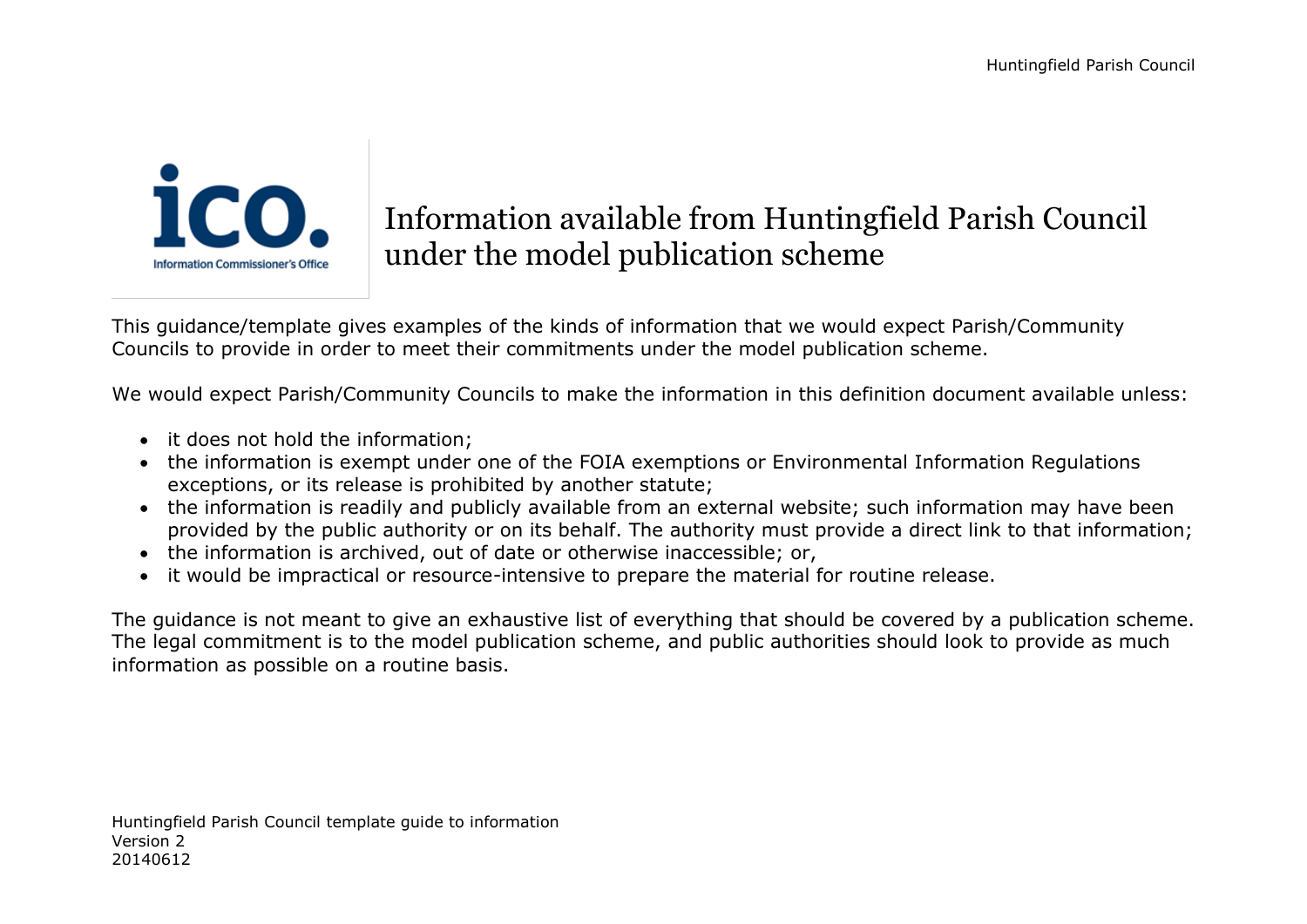## **Publishing datasets for re-use**

Public authorities must publish under their publication scheme any dataset they hold that has been requested, together with any updated versions, unless they are satisfied that it is not appropriate to do so. So far as reasonably practicable, they must publish it in an electronic form that is capable of re-use.

If the dataset or any part of it is a relevant copyright work and the public authority is the only owner, the public authority must make it available for re-use under the terms of a specified licence. Datasets in which the Crown owns the copyright or the database rights are not relevant copyright works.

The Datasets Code of Practice recommends that public authorities make datasets available for re-use under the [Open Government Licence.](http://www.nationalarchives.gov.uk/doc/open-government-licence/version/2/)

The term 'dataset' is defined in section 11(5) of FOIA. The terms 'relevant copyright work' and 'specified licence' are defined in section 19(8) of FOIA. The ICO has published quidance on the dataset provisions in FOIA. This explains what is meant by "not appropriate" and "capable of re-use".

Adopted the contract of the contract of the contract of the contract of the contract of the contract of the contract of the contract of the contract of the contract of the contract of the contract of the contract of the co

Chairman

Date  $\Box$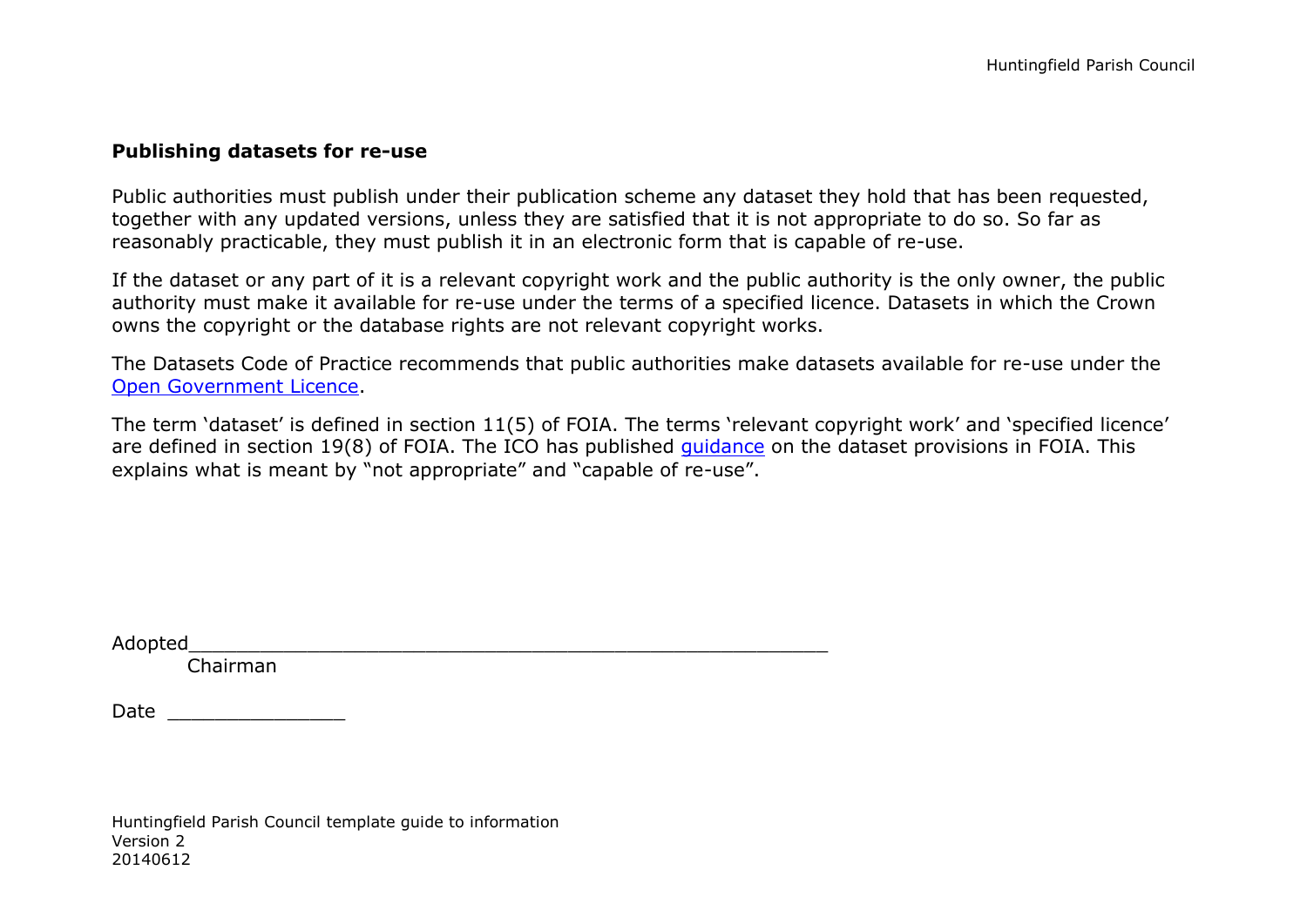| <b>Information to be published</b>                                                                                                        | How the information can be<br>obtained      | <b>Cost</b> |
|-------------------------------------------------------------------------------------------------------------------------------------------|---------------------------------------------|-------------|
| Class1 - Who we are and what we do                                                                                                        |                                             |             |
| (Organisational information, structures, locations and contacts)                                                                          |                                             |             |
| This will be current information only.                                                                                                    |                                             |             |
| Who's who on the Council and its Committees                                                                                               | Website                                     |             |
| Contact details for Parish Clerk and Council members (named contacts<br>where possible with telephone number and email address (if used)) | Website                                     |             |
| Location of main Council office and accessibility details                                                                                 | Website                                     |             |
| Staffing structure                                                                                                                        | Only a Clerk/RFO                            |             |
|                                                                                                                                           |                                             |             |
| Class $2$ – What we spend and how we spend it                                                                                             |                                             |             |
| (Financial information relating to projected and actual income and                                                                        |                                             |             |
| expenditure, procurement, contracts and financial audit)                                                                                  |                                             |             |
|                                                                                                                                           |                                             |             |
| Current and previous financial year as a minimum                                                                                          |                                             |             |
| Annual return form and report by auditor                                                                                                  | Website & hard copy                         |             |
| Finalised budget                                                                                                                          | Website & hard copy                         |             |
| Precept                                                                                                                                   | Shown on financial reports. Copy of         |             |
|                                                                                                                                           | application letter available as a hard copy |             |
| Borrowing Approval letter                                                                                                                 | n/a                                         |             |
| Financial Standing Orders and Regulations                                                                                                 | On website or hard copy available           |             |
| Grants given and received                                                                                                                 | <b>Contact the Clerk</b>                    |             |
| Members' allowances and expenses                                                                                                          | <b>Contact the Clerk</b>                    |             |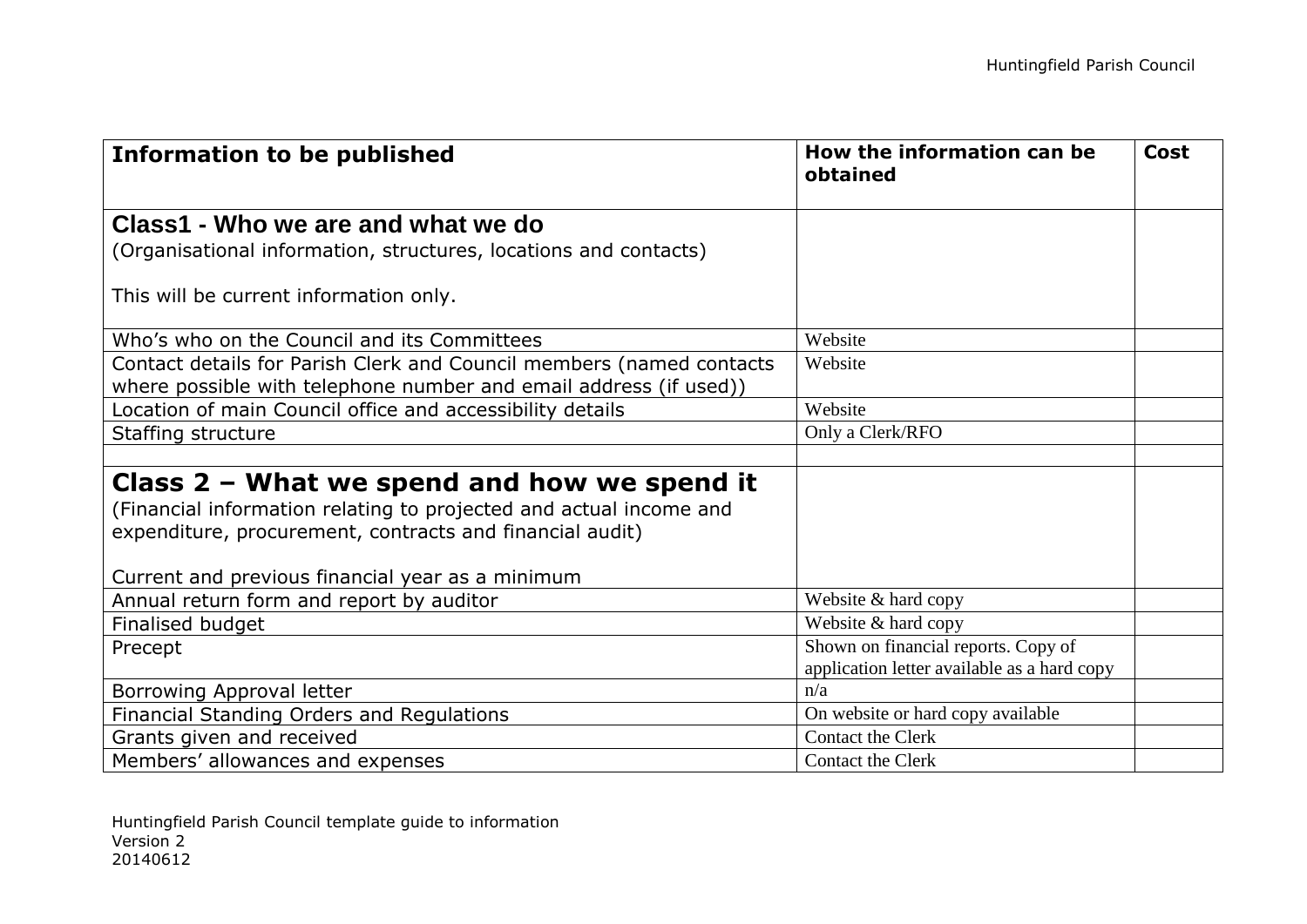| Class 3 - What our priorities are and how we                               | Currently there is no information<br>on this section. |  |
|----------------------------------------------------------------------------|-------------------------------------------------------|--|
| are doing                                                                  |                                                       |  |
| (Strategies and plans, performance indicators, audits, inspections and     |                                                       |  |
| reviews)                                                                   |                                                       |  |
|                                                                            |                                                       |  |
| Current and previous year as a minimum                                     |                                                       |  |
|                                                                            |                                                       |  |
| Parish Plan (current and previous year as a minimum)                       |                                                       |  |
| Annual Report to Parish Meeting (current and previous year as a            |                                                       |  |
| minimum)                                                                   |                                                       |  |
| Quality status                                                             |                                                       |  |
| Local charters drawn up in accordance with DCLG guidelines                 |                                                       |  |
|                                                                            |                                                       |  |
| Class 4 – How we make decisions                                            |                                                       |  |
| (Decision making processes and records of decisions)                       |                                                       |  |
| 5mCurrent and previous council year as a minimum                           |                                                       |  |
|                                                                            |                                                       |  |
| Timetable of meetings (Council and any committee/sub-committee             | Website or Contact the Clerk                          |  |
| meetings and parish meetings)                                              |                                                       |  |
| Agendas of meetings (as above)                                             | Website and Notice board.                             |  |
| Minutes of meetings (as above) $-$ n.b. this will exclude information that | Website or hard copy. On notice board                 |  |
| is properly regarded as private to the meeting.                            | after the meeting                                     |  |
| Reports presented to council meetings - n.b. this will exclude             | Website or hard copy                                  |  |
| information that is properly regarded as private to the meeting.           |                                                       |  |
| Responses to consultation papers                                           | Website or hard copy                                  |  |
| Responses to planning applications                                         | Website or hard copy                                  |  |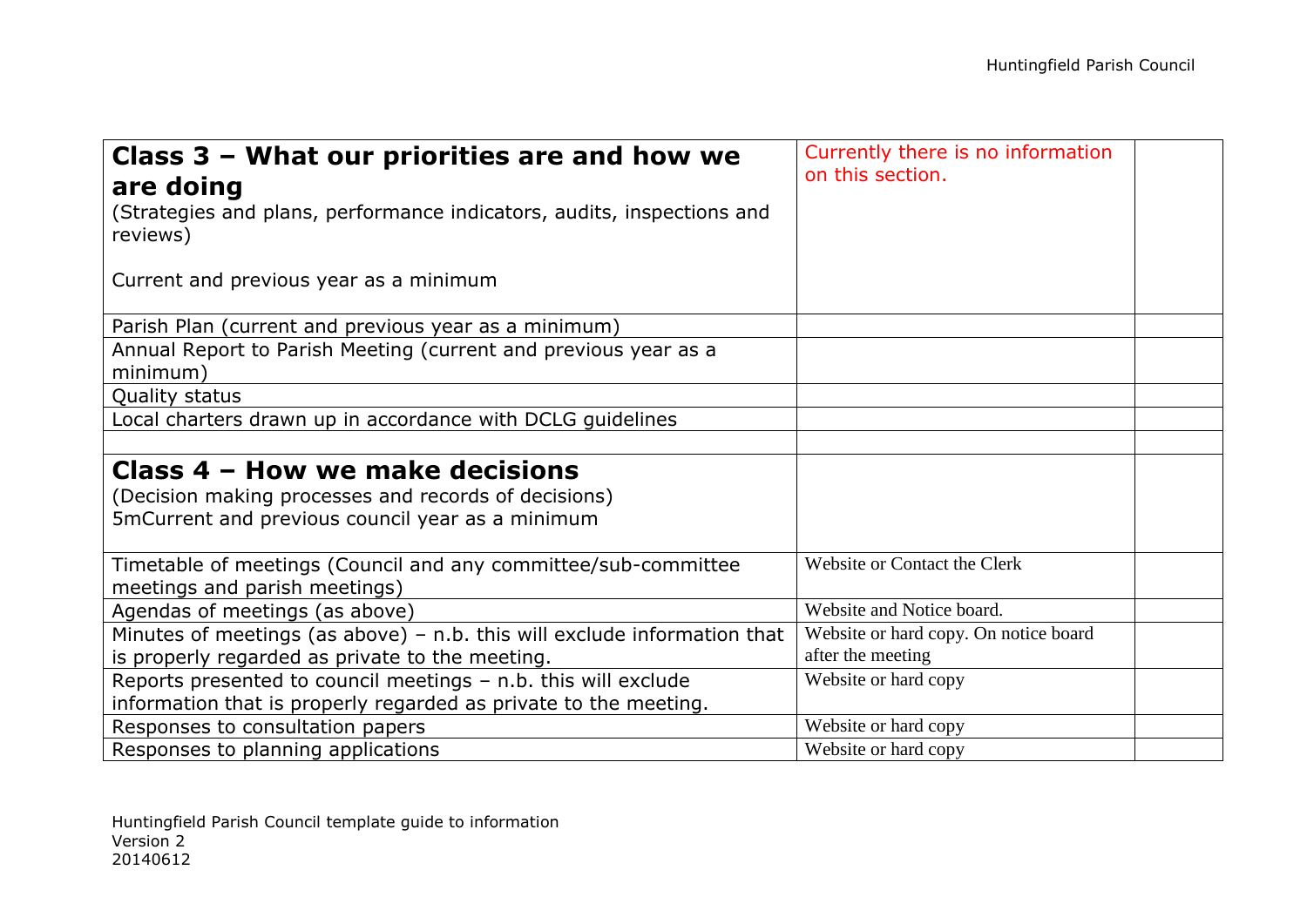| Class 5 - Our policies and procedures<br>Current information only                                                             |                                                                        |  |
|-------------------------------------------------------------------------------------------------------------------------------|------------------------------------------------------------------------|--|
| Policies and procedures for the conduct of council business:                                                                  |                                                                        |  |
| Procedural standing orders<br>Delegated authority in respect of officers                                                      | Website or hard copy<br>Contained in the Standing orders and           |  |
| Code of Conduct                                                                                                               | financial regulations.                                                 |  |
| Policy statements                                                                                                             | Website or hard copy                                                   |  |
|                                                                                                                               | Website or hard copy                                                   |  |
| Policies and procedures for the provision of services and about the<br>employment of staff:                                   |                                                                        |  |
| Internal instructions to staff and policies relating to the delivery of<br>services                                           | If available, these will be available from<br>the Clerk as hard copy   |  |
| Equality and diversity policy                                                                                                 | Website or hard copy when adopted                                      |  |
| Health and safety policy                                                                                                      | Website or hard copy when adopted<br>Website or hard copy when adopted |  |
| Recruitment policies (including current vacancies)                                                                            | Website or hard copy when adopted                                      |  |
| Policies and procedures for handling requests for information<br>Complaints procedures (including those covering requests for | Website or hard copy when adopted                                      |  |
| information and operating the publication scheme)                                                                             |                                                                        |  |
| Information security policy                                                                                                   | Website or hard copy when adopted                                      |  |
| Records management policies (records retention, destruction and<br>archive)                                                   | Website or hard copy when adopted                                      |  |
| Data protection policies                                                                                                      | Website or hard copy when adopted                                      |  |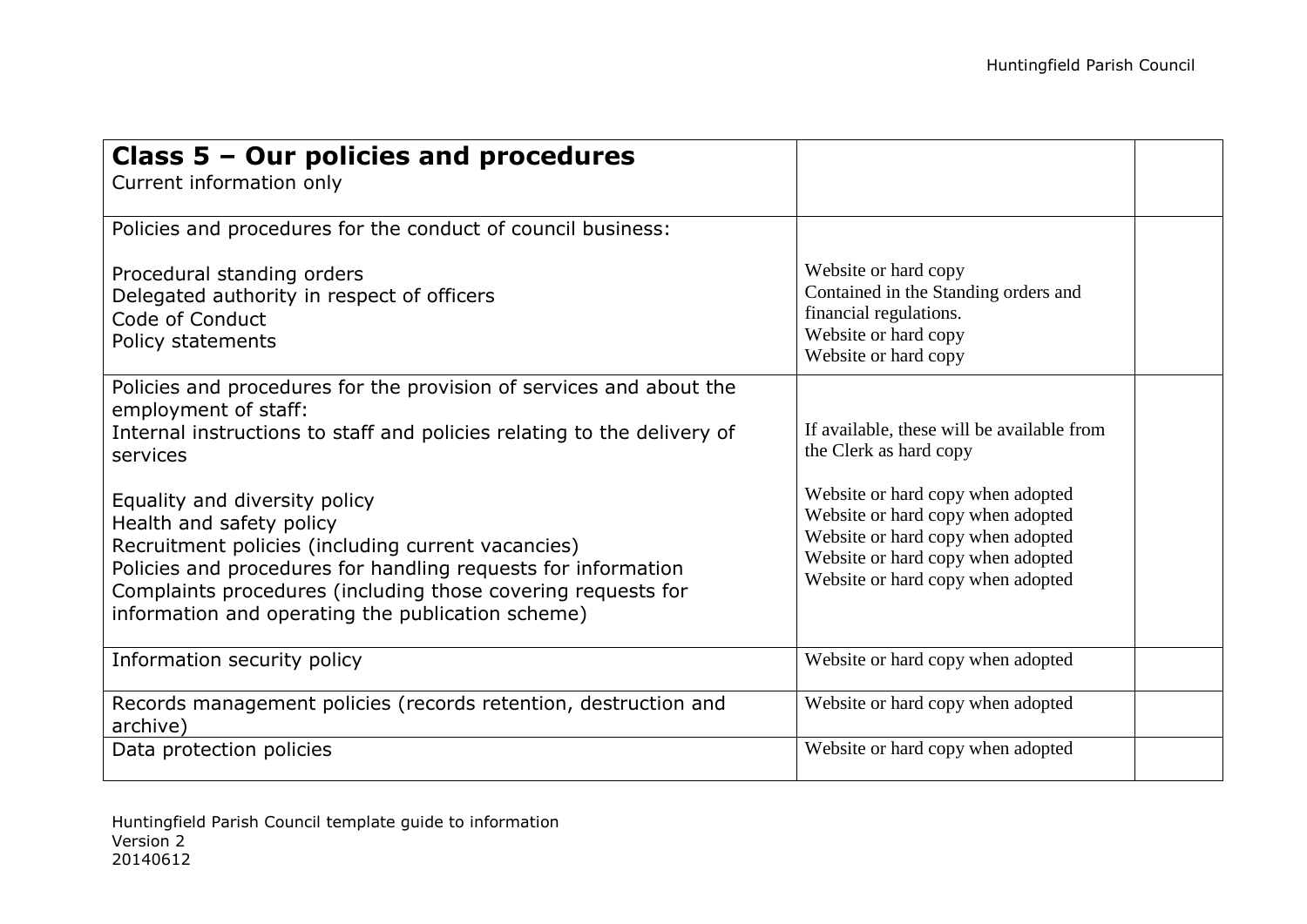| Schedule of charges (for the publication of information)                                                                                                                                           | See below                             |  |
|----------------------------------------------------------------------------------------------------------------------------------------------------------------------------------------------------|---------------------------------------|--|
|                                                                                                                                                                                                    |                                       |  |
| Class $6$ – Lists and Registers                                                                                                                                                                    |                                       |  |
| Currently maintained lists and registers only                                                                                                                                                      |                                       |  |
| Assets register                                                                                                                                                                                    | Website or hard copy                  |  |
| Disclosure log (indicating the information that has been provided in response to<br>requests; recommended as good practice, but may not be held by parish councils)                                | $N/A$ – recorded on minutes           |  |
| Register of members' interests                                                                                                                                                                     | On SCDC website (link on HPC website) |  |
| Class $7$ – The services we offer<br>(Information about the services we offer, including leaflets, quidance<br>and newsletters produced for the public and businesses)<br>Current information only |                                       |  |
|                                                                                                                                                                                                    |                                       |  |
| Community centres and village halls                                                                                                                                                                |                                       |  |